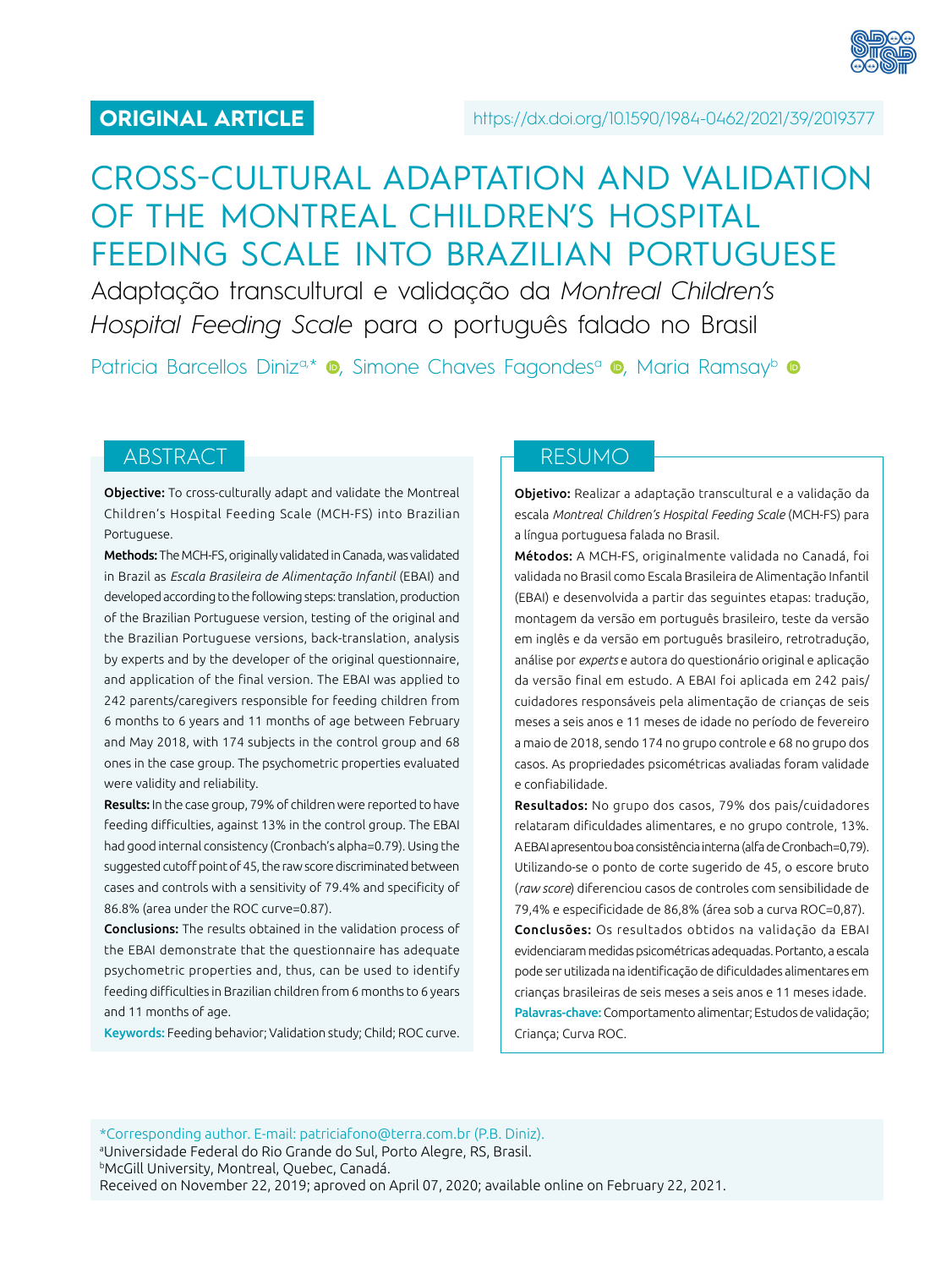# **INTRODUCTION**

Eating difficulties can occur in 20–35% of the pediatric population, with neurotypical development. These rates can reach 80% in populations at risk, such as those with developmental delays, premature births and/or chronic and complex medical conditions.1-9 Feeding difficulties are a high-impact clinical problem, with negative consequences for the child,<sup>3,8,9</sup> including failure to thrive, malnutrition, lethargy, developmental delay, aspiration, invasive medical procedures, admission to the inpatient unit and even death.<sup>10</sup> Likewise, feeding difficulties significantly affect family relationships, $^7$  leading to excessive stress during meals,  $^{1,2,8,9,11}$ hindering many aspects of the life and general well-being of both children and their families.

Due to the high prevalence $1-10,12$  and the negative consequences of feeding difficulties, health professionals should have access to a valid and reliable screening instrument, of clinical applicability, able to quickly identify the complaints of parents or legal guardians on their children's feeding difficulties. Thus, referral to specialists can be carried out as soon as the problem is identified.<sup>12,13</sup> However, to date, few self-completed instruments, applicable to parents/caregivers, with standardized psychometric measures, have been validated to reliably identify their perceptions of children's feeding difficulties.<sup>3,10,14-20</sup>

Previous eating scales, such as the Children's Eating Behavior Inventory (CEBI)14 and the Behavioral Pediatrics Feeding Assessment Scale (BPFAS),<sup>15,16</sup> are used for scientific purposes, although proven to be long for clinical use.13 The Montreal Children's Hospital Feeding Scale (MCH-FS) is applicable through the report of parents or guardians and was designed to identify difficulties with psychometric properties in children from six months to six years and 11 months of age.<sup>12</sup> Consisted of 14 items, it aims to determine the severity of feeding difficulties, the degree of eating problems, and the level of concern of parents/caregivers.12 It is a one-page instrument, freely available and feasible for clinical application, having already been validated in other countries,<sup>13,21</sup> with results similar to the original scale.

Thus, the objective of this study was to carry out the cross-cultural adaptation and validation of the MCH-FS scale into Brazilian Portuguese in children from six months to six years and 11 months of age.

# **METHOD**

This is a cross-sectional study carried out at *Hospital Materno Infantil Presidente Vargas*. The study was approved by the institution's Research Ethics Committee, CAAE

No. 81513317.0.0000.5329. All parents/caregivers included in the study signed an informed consent authorizing participation in the study.

The scale validation process was carried out according to the methodology previously described in the literature.<sup>22,23</sup> In the initial translation stage, two bilingual translators, having Portuguese as their mother tongue and fluent in English, performed translations of the MCH-FS scale from English to Brazilian Portuguese, in an independent fashion. Brazilian cultural aspects were considered in this process rather than a literal translation. For the synthesis of the translations, the two versions were compared by specialized professionals and each item was evaluated, considering the best way to express it and the influence of cultural aspects. Disagreements related to the questions were adjusted in order to reach a consensus. Then, a single final version of the MCH-FS in Brazilian Portuguese was issued, namely the Brazilian Infant Feeding Scale (*Escala Brasileira de Alimentação Infantil* – EBAI) (Chart 1). The original scale in English and the EBAI were applied to 20 bilingual individuals (main caregivers/feeders of children with typical development) in an interval of 30 days in order to verify the equivalence of the scores between starting with the original scale. Inclusion criteria for bilingual individuals were: to be from the community and to have children with the characteristics of the study sample.

Regarding the minimum sample size for factor analysis, the general rule of ten subjects per variable was used, with a minimum of one hundred subjects in the total sample.<sup>24</sup> Therefore, a sample size of at least 140 subjects was considered sufficient to perform the analyzes, as the instrument studied has 14 items.

After the scale was translated, agreed to in its final version, back-translated, discussed, and approved by everyone involved in the process, the applicability of EBAI was tested in a sample of 242 parents/caregivers responsible for feeding children, divided into two groups: cases (n=68) and controls (n=174). The 20 bilingual parents were not part of this sample. Recruitment in both groups was carried out consecutively from February to May 2018. The sample included only parents/caregivers of children between six months and six years and 11 months of age. Seven children were excluded from the study, as they presented only dysphagia and were fed by tube or gastrostomy.

The control group was composed of 174 parents/caregivers of healthy children with typical development. Participants were recruited through public recruitment ads in social media. Those interested in participating received informative written material with the objectives of the study, the inclusion criteria, and the explanations about the scale, with the possibility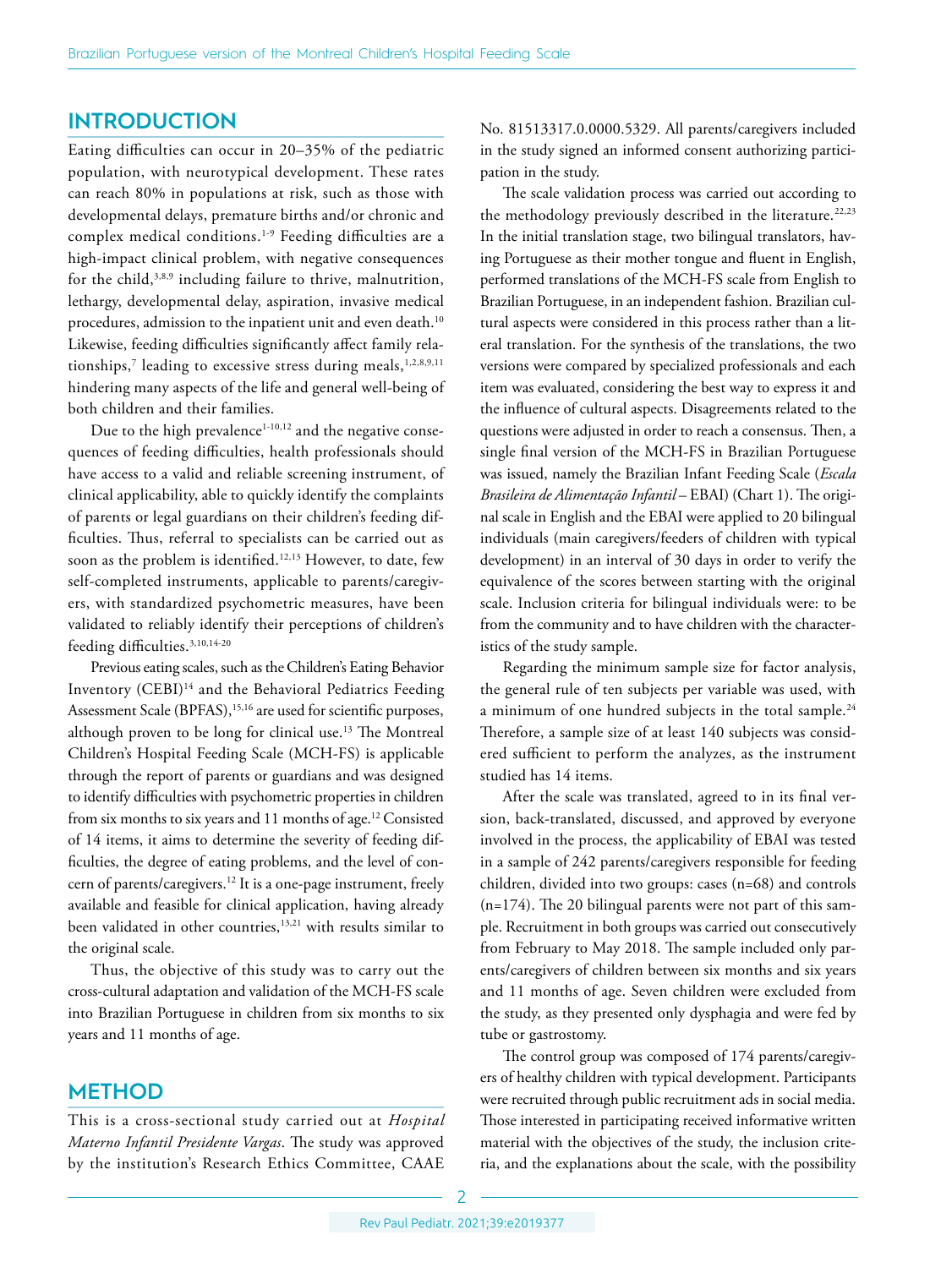# Chart 1 *Escala Brasileira de Alimentação Infantil*.

Data \_\_\_\_\_/\_\_\_\_\_/\_\_\_\_\_ Nome da criança \_\_\_\_\_\_\_\_\_\_\_\_\_\_\_\_\_\_\_\_\_\_\_\_\_\_\_\_\_\_\_\_\_\_\_\_\_\_\_\_\_\_\_\_\_\_\_\_

Por favor, circule o número que corresponda a cada item. Observe que o significado dos números varia, não estão sempre na mesma ordem. Por favor, leia cada pergunta com atenção. Obrigada.

|                                                                                        | 1                             | 2              | 3              | 4              | 5     | 6         | 7                                             |
|----------------------------------------------------------------------------------------|-------------------------------|----------------|----------------|----------------|-------|-----------|-----------------------------------------------|
| 1. O que você acha dos momentos de<br>refeições com a sua criança?                     | Muito<br>difícil              |                |                |                |       |           | Fácil                                         |
| 2. Quão preocupado você está com a                                                     | 1                             | $\overline{2}$ | 3              | 4              | 5     | 6         | $\overline{7}$                                |
| alimentação da sua criança?                                                            | Não estou<br>preocupado       |                |                |                |       |           | Estou muito<br>preocupado                     |
|                                                                                        | 1                             | $\overline{c}$ | $\overline{3}$ | 4              | 5     | 6         | $\overline{7}$                                |
| 3. Quanto de apetite (fome) sua criança tem?                                           | Nunca<br>tem fome             |                |                |                |       |           | Tem um<br>bom apetite                         |
| 4. Quando a sua criança começa a se recusar                                            | 1                             | $\overline{2}$ | $\mathbf{3}$   | 4              | 5     | 6         | 7                                             |
| a comer durante as refeições?                                                          | No início<br>da refeição      |                |                |                |       |           | No fim da<br>refeição                         |
| 5. Quanto tempo (em minutos) dura a                                                    | 1                             | $\overline{2}$ | 3              | 4              | 5     | 6         | 7                                             |
| refeição da sua criança?                                                               | $1 - 10$                      | $11 - 20$      | $21 - 30$      | $31 - 40$      | 41-50 | $51 - 60$ | $>60$ min                                     |
|                                                                                        | $\mathbf{1}$                  | $\overline{2}$ | $\mathbf{3}$   | 4              | 5     | 6         | $\overline{7}$                                |
| 6. Como a sua criança se comporta durante<br>a refeição?                               | Se<br>comportaria<br>bem      |                |                |                |       |           | Faz grande<br>bagunça,<br>faz birra,<br>manha |
|                                                                                        | 1                             | $\overline{2}$ | $\overline{3}$ | $\overline{4}$ | 5     | 6         | 7                                             |
| 7. A sua criança nauseia, cospe ou vomita<br>com algum tipo de alimento?               | Nunca                         |                |                |                |       |           | Na maioria<br>das vezes                       |
| 8. A sua criança fica com a comida parada na                                           | $\mathbf{1}$                  | $\overline{c}$ | $\overline{3}$ | 4              | 5     | 6         | $\overline{7}$                                |
| boca sem engolir?                                                                      | Na maioria<br>das vezes       |                |                |                |       |           | Nunca                                         |
| 9. Você precisa ir atrás da sua criança ou usar                                        | 1                             | 2              | 3              | 4              | 5     | 6         | $\overline{7}$                                |
| distrações (como por exemplo: brinquedos,<br>TV) durante a refeição para que ela coma? | Nunca                         |                |                |                |       |           | Na maioria<br>das vezes                       |
| 10. Você precisa forçar a sua criança a                                                | $\mathbf{1}$                  | $\overline{2}$ | $\overline{3}$ | $\overline{4}$ | 5     | 6         | 7                                             |
| comer ou beber?                                                                        | Na maioria<br>das vezes       |                |                |                |       |           | Nunca                                         |
| 11. Como é a habilidade de mastigação (ou                                              | $\mathbf{1}$                  | $\overline{c}$ | $\overline{3}$ | $\overline{4}$ | 5     | 6         | $\overline{7}$                                |
| sucção da sua criança)?                                                                | Boa                           |                |                |                |       |           | Muito ruim                                    |
| 12. O que você acha do crescimento da sua                                              | $\mathbf{1}$                  | $\mathcal{P}$  | 3              | 4              | 5     | 6         | $\overline{7}$                                |
| criança?                                                                               | Crescendo<br>pouco            |                |                |                |       |           | Crescendo<br>bem                              |
|                                                                                        | 1                             | $\overline{2}$ | 3              | $\overline{4}$ | 5     | 6         | $\overline{7}$                                |
| 13. Como a alimentação da sua criança<br>influencia a sua relação com ela?             | De forma<br>muito<br>negativa |                |                |                |       |           | Não<br>influencia<br>nada                     |
|                                                                                        | 1                             | $\overline{2}$ | 3              | $\overline{4}$ | 5     | 6         | 7                                             |
| 14. Como a alimentação da sua criança<br>influencia as suas relações familiares?       | Não<br>influencia<br>nada     |                |                |                |       |           | De forma<br>muito<br>negativa                 |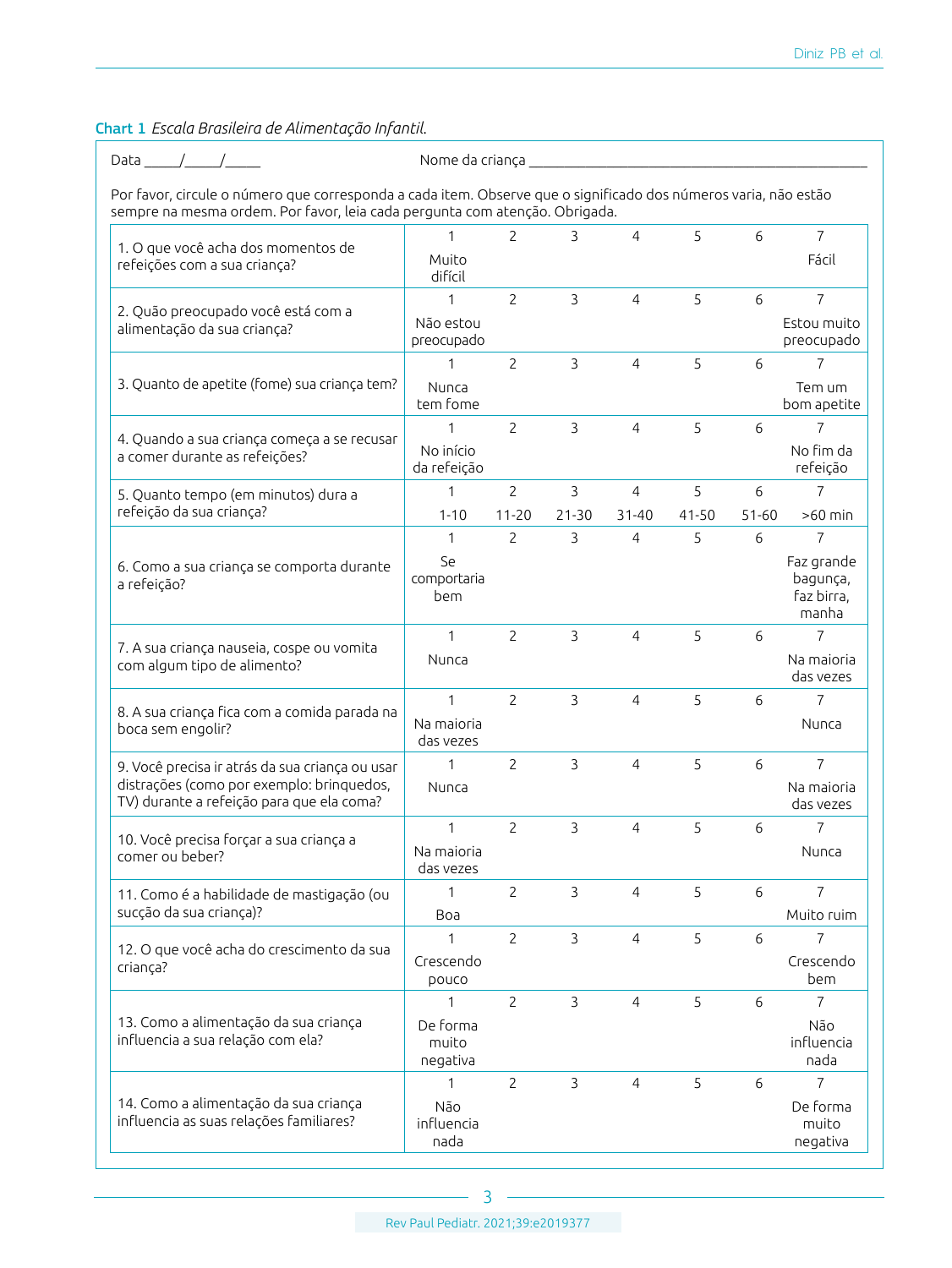of clarifying doubts with the researchers, if any. Children born at term (>37 weeks) were included in this group, with birth weight ≥2,500 g, with no pre-, peri- or post-natal complications and with adequate neuropsychomotor development, which was assessed through open questions to parents/caregivers. These questions included the fact that children meet the milestones of motor development of the age group.

The authors sent the scale and the instructions for completing it by e-mail to the parents/caregivers who agreed to participate.

The case group consisted of 68 parents/caregivers of children who were undergoing treatment or who had been referred for speech-language assessment due to feeding difficulties in the pediatric inpatient units and in the speech therapy clinic of the hospital, as well as in speech therapists specialized in feeding problems. The scale was filled out in person by the group's participants after a brief explanation and with the possibility of clarifying doubts throughout the period. This group included children with a diagnosis or suspicion of feeding difficulties, characterized by inability to progress to a texture suitable for their chronological age, refusal of food or acceptance of only small amounts of it, frequent vomiting, resistance struggles with the feeder during meals, prolonged feeding time, use of distractions to increase intake, and using breastfeeding or a bottle at night. These difficulties could be associated or not with dysphagia.

These 68 participants were subdivided into two groups: parents/caregivers of children who had feeding difficulties, but who did not have an associated medical diagnosis or developmental delay (group "feeding difficulty without comorbidities", n=17) and parents/caregivers of children who had feeding difficulties and an associated medical diagnosis, such as prematurity and gastrointestinal, cardiorespiratory, genetic, and neurological disorders (group "feeding difficulty with comorbidities", n=51). Neuropsychomotor development assessment was carried out through the same open questions asked to parents/caregivers in the control group. Children who did not meet the expected motor development milestones for the age group were considered delayed.

To verify the reliability of the test/retest of the study, 25 parents/caregivers from the case group, selected at random, filled out the scale again, 10 to 15 days from the first application. The selection was carried out using the WINPEPI 11.65 software, using a list of random numbers among the ones corresponding to the parents/caregivers of this group. The 25 selected subjects received the questionnaire by e-mail to retest. The responses submitted in both moments were compared to one another.

Quantitative variables and ordinal variables were described by the mean (standard deviation – SD) and the median

(interquartile range). The Kolmogorov-Smirnov test was performed to test the normality of the data. Items in the three groups were compared by the Kruskal-Wallis test or by analysis of variance, and between two groups by the Mann-Whitney test. Categorical variables were described by frequencies and percentages and compared using the  $\chi^2$  test. Quantitative variables were correlated by Spearman's correlation coefficient. To assess the internal consistency of the dimensions, Cronbach's alpha was used. Test/retest results were compared using Pearson's correlation coefficient and, later, their means, using the Student's *t* test for paired samples. Performance of the raw score were calculated for the suggested cut-off point of 45: sensitivity, specificity, positive predictive value, negative predictive value, and accuracy. A Receiver Operating Characteristics Curve (ROC curve) was performed to assess the ability of the raw score to discriminate between cases and controls. A significance level of 5% was considered statistically significant. Data analysis was performed using the Statistical Package for the Social Sciences (SPSS), version 20.0 (IBM SPSS® Statistics, São Paulo, Brazil).

# **RESULTS**

In this study, data were collected from 242 participants, 174 (71.9%) of the control group and 68 (28.1%) of the case group. In the latter, 17 (7.0%) belonged to the subgroup "feeding difficulty without comorbidities" and 51 (21.1%), to the subgroup "feeding difficulty with comorbidities". Table 1 shows the characteristics of both case and control groups. With regard to bilingual parents, although score values were not identical for all participants, the ratings obtained in in both languages were exactly the same.

When comparing the scores of each of the 14 questions on the scale, there was no significant difference between the subgroups with and without comorbidities, except for question 1, with lower scores for those with comorbidities (p=0.025), and questions 5 and 12, with higher scores for those with comorbidities (p=0.018 and p=0.046, respectively). The overall raw scores were not statistically different between the subgroups with and without comorbidities, which allowed for further analysis with the two groups together.

When comparing the scores of each of the 14 questions between the control and the case groups, it presented significantly higher values for all items, except for item 5, as well as higher raw scores and T-scores (Table 2). The difference in final scores in the case and the control groups were statistically significant (p <0.001), with a higher frequency of children with values considered high (79.4%) in the group of cases.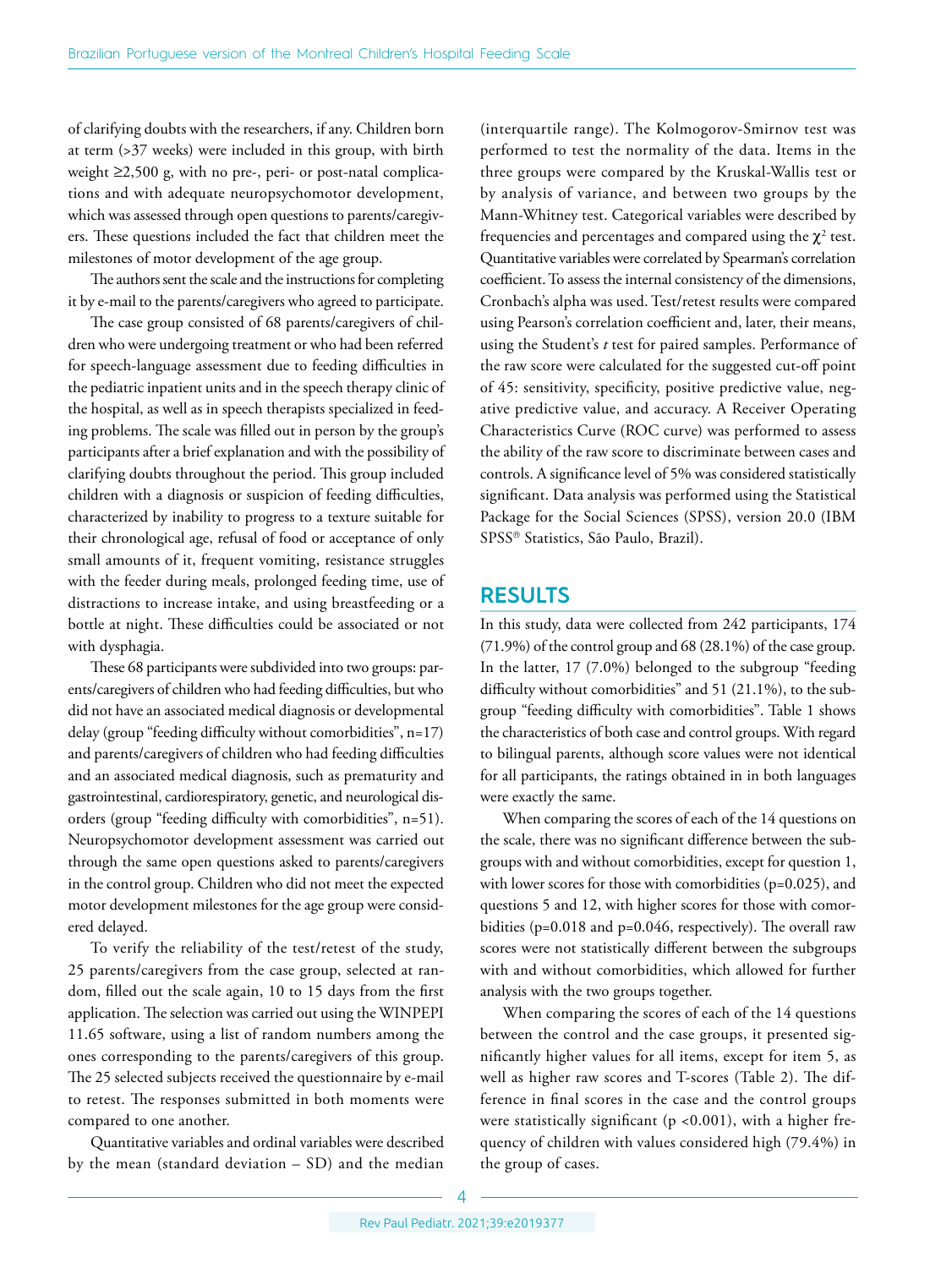|                                 | <b>Controls</b><br>$(n=174)$  | <b>Feeding difficulty without</b><br>comorbidities (n=17) | <b>Feeding difficulty with</b><br>comorbidities (n=51) | p-value     |
|---------------------------------|-------------------------------|-----------------------------------------------------------|--------------------------------------------------------|-------------|
| Age of the mother *             | 36.5 (33.8-39.0) <sup>a</sup> | 34.0 (28.5-36.5)a,b                                       | 35.0 (29.0-38.0) <sup>b</sup>                          | $0.008*$    |
| Education of the mother**       |                               |                                                           |                                                        |             |
| Incomplete Elementary<br>School |                               |                                                           | 1(2.0)                                                 |             |
| Elementary School               | 9(5.2)                        | 1(5.9)                                                    | 11(21.6)                                               | $<0.001**$  |
| High School                     | 37(21.3)                      | 5(29.4)                                                   | 18 (35.6)                                              |             |
| Higher Education                | 128 (73.6)                    | 11(64.7)                                                  | 21(41.2)                                               |             |
| Age of the father*              | 38.0 (35.0-41.0)              | 35.0 (30.0-37.0)                                          | 36.0 (31.0-41.0)                                       | $0.032*$    |
| Education of the father**       |                               |                                                           |                                                        |             |
| Incomplete Elementary<br>School | 2(1.2)                        | a,b                                                       | 4(8.3)                                                 |             |
| Elementary School               | 8(4.6)                        | 3(17.6)                                                   | 10(20.8)                                               | $< 0.001**$ |
| High School                     | 47 (27.2)                     | 5(29.4)                                                   | 15(31.2)                                               |             |
| Higher Education                | 116(67.1)                     | 9(52.9)                                                   | 19 (39.6)                                              |             |
| Age (months)*                   | $37(24 - 56)$                 | 18 (13-33)                                                | $27(15-40)$                                            | $< 0.001*$  |
| Gestational age*                | 39 (38-40)                    | 39 (38-40)                                                | $37(33 - 39)$                                          | $< 0.001*$  |
| Weight at birth (g)*            | 3,255 (2,984-<br>3,535)       | 3,150 (2,655-3,699)                                       | 2,730 (1,795-3,095)                                    | $< 0.001*$  |
| Male**                          | 84 (48.3)                     | 8(47.1)                                                   | 30(58.8)                                               | $0.399**$   |
| Firstborn**                     | 117(67.2)                     | 9(52.9)                                                   | 23(45.1)                                               | $0.013**$   |

Table 1 Characteristics of the studied groups.

Different letters represent different groups; \*values represented by median (25th percentile – 75th percentile) and compared using the Kruskal-Wallis test; \*\*values in number (%) and compared using the  $\chi^2$  test.

There was a difference between the case group and the control group regarding the severity of the feeding disorders. In the former, problems with mild difficulty were reported in 27.9% of cases, moderate difficulty in 17.6%, and severe in 33.8%, while, most reported no eating difficulties (86.8%) in the latter.

Table 3 describes the comparison between cases and controls stratified by age range. It is possible to observe that both in the age group of six to 24 months and in the age group from 25 to 83 months, the group of cases had significantly higher values than the control group (p<0.001). There was a statistically significant difference between the groups (p <0.001) in the analysis of covariance (ANCOVA), adjusted for comparison between the T-score groups aged ≤24 months and > 24 months.

Good internal consistency was found, in both groups, for all items on the scale (Cronbach's alpha=0.79). Using the suggested cutoff point of 45, the raw score differentiated control cases with sensitivity of 79.4%, specificity of 86.8%, positive predictive value of 70.1%, negative predictive value of 91.5%, and accuracy of 84.7%.

The area under the ROC curve was 0.87 (p<0.001; 95% confidence interval [95%CI] 0.81–0.92) (Figure 1). As shown in Figure 1, the best sensitivity/specificity ratio was obtained with the cutoff point of 42.5, with a sensitivity of 82.4% and specificity of 83.9%.

The correlation of the total score between test and retest was considered strong (r=0.92; p<0.001). The mean (SD) of the score was 63.2 (10.0) on the test and 62.7 (11.1) on the retest, with no statistically significant difference between the two moments (p=0.264).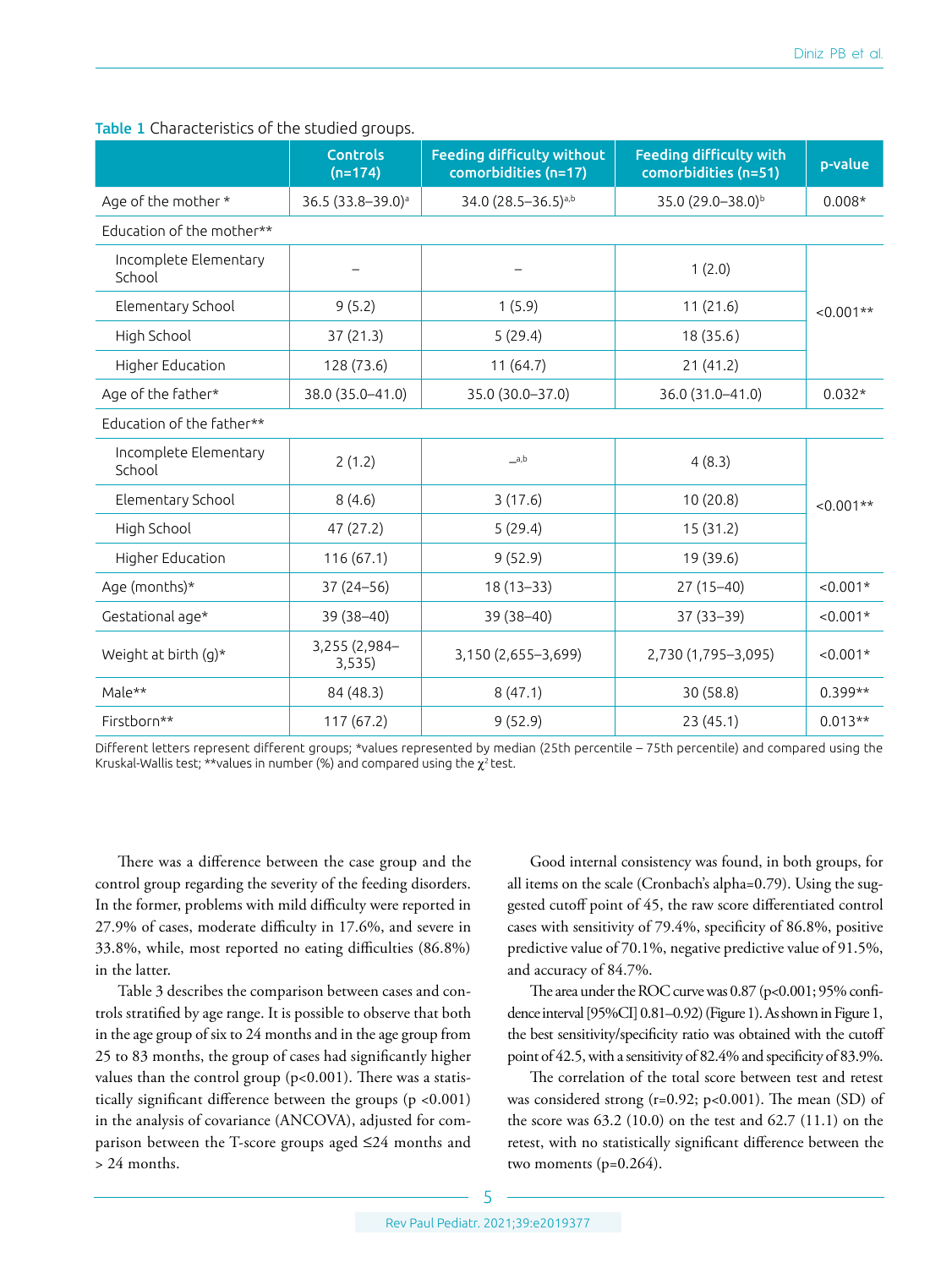|                 | <b>Cases (n=68)</b> |               |                              |            |       | Controls (n=174) |               |                 |            |       |          |
|-----------------|---------------------|---------------|------------------------------|------------|-------|------------------|---------------|-----------------|------------|-------|----------|
| <b>Items</b>    | <b>Mean</b>         | <b>Median</b> | <b>Standard</b><br>deviation | Percentage |       |                  |               | <b>Standard</b> | Percentage |       | p-value* |
|                 |                     |               |                              | 25         | 75    | <b>Mean</b>      | <b>Median</b> | deviation       | 25         | 75    |          |
| 1               | 4.47                | 5.00          | 2.00                         | 3.00       | 6.00  | 2.61             | 2.00          | 1.55            | 1.00       | 3.25  | < 0.001  |
| $\overline{c}$  | 5.47                | 6.00          | 1.77                         | 4.00       | 7.00  | 3.68             | 3.00          | 2.05            | 2.00       | 5.00  | < 0.001  |
| 3               | 3.69                | 4.00          | 2.06                         | 1.00       | 5.00  | 2.22             | 1.50          | 1.55            | 1.00       | 3.00  | < 0.001  |
| 4               | 4.63                | 5.00          | 2.15                         | 3.00       | 6.75  | 2.82             | 2.00          | 2.13            | 1.00       | 4.00  | < 0.001  |
| 5               | 3.00                | 3.00          | 1.40                         | 2.00       | 4.00  | 2.66             | 2.50          | 1.05            | 2.00       | 3.00  | 0.088    |
| 6               | 4.06                | 4.00          | 1.88                         | 3.00       | 5.00  | 2.83             | 2.00          | 1.76            | 1.00       | 4.00  | < 0.001  |
| 7               | 4.13                | 4.00          | 2.11                         | 2.00       | 6.00  | 1.85             | 1.00          | 1.31            | 1.00       | 2.00  | < 0.001  |
| 8               | 3.37                | 3.00          | 2.05                         | 1.00       | 5.00  | 1.70             | 1.00          | 1.32            | 1.00       | 2.00  | < 0.001  |
| 9               | 4.21                | 5.00          | 2.45                         | 2.00       | 7.00  | 3.01             | 2.00          | 2.15            | 1.00       | 4.25  | 0.001    |
| 10              | 3.54                | 3.00          | 2.02                         | 2.00       | 5.00  | 2.23             | 2.00          | 1.66            | 1.00       | 3.00  | < 0.001  |
| 11              | 3.49                | 3.00          | 2.18                         | 1.00       | 5.00  | 1.33             | 1.00          | 1.03            | 1.00       | 1.00  | < 0.001  |
| 12              | 3.21                | 3.00          | 2.20                         | 1.00       | 4.75  | 1.53             | 1.00          | 1.18            | 1.00       | 2.00  | < 0.001  |
| 13              | 3.18                | 3.00          | 1.90                         | 1.00       | 4.00  | 1.99             | 2.00          | 1.27            | 1.00       | 3.00  | < 0.001  |
| 14              | 3.09                | 3.00          | 1.98                         | 1.00       | 4.00  | 1.89             | 1.00          | 1.22            | 1.00       | 2.00  | < 0.001  |
| Total raw score | 53.53               | 53.00         | 14.75                        | 46.00      | 64.00 | 32.36            | 30.50         | 11.28           | 23.00      | 39.00 | < 0.001  |
| T-score         | 66.53               | 66.00         | 11.64                        | 61.00      | 75.00 | 49.89            | 48.50         | 8.84            | 43.00      | 55.00 | < 0.001  |

Table 2 Comparison of descriptive measures (mean, median, and interquartile range) of the scores of the *Escala Brasileira de Alimentação Infantil* between cases and controls.

\* Data compared using the Mann-Whitney test.

#### Table 3 Comparison between cases and controls stratified by age group.

| Age in<br>months |    | <b>Cases</b>    |                     |     |                      |                     |         |
|------------------|----|-----------------|---------------------|-----|----------------------|---------------------|---------|
|                  | n  | $mean \pm SD$   | median (IR)         | n   | mean <sub>±</sub> SD | median (IR)         | p-value |
| $6 - 24$         | 35 | $65.1 \pm 12.6$ | $65.0(61.0 - 75.0)$ | 48  | $49.6 \pm 6.8$       | $50.0(44.0 - 54.0)$ | < 0.001 |
| $25 - 83$        | 33 | $68.0 \pm 10.6$ | 68.0 (62.0-75.5)    | 126 | $50.0 + 9.5$         | 48.0 (43.0 - 55.3)  | < 0.001 |

SD: standard deviation; IR: interquartile range; data compared between groups using the Mann-Whitney test.

# **DISCUSSION**

The results of this study demonstrated that the EBAI may be applicable in Brazil. It is, therefore, a useful tool for the identification of feeding difficulties in children from six months to six years and 11 months of age within the Brazilian cultural context.

The translation and cross-cultural adaptation processes that resulted in the development of the EBAI made it possible to adapt the original scale and make it useful for use in Brazilian culture. To this end, it was taken into account that, in the process of cross-cultural adaptation, it is crucial to maintain the

coherence of the concepts and properties apprehended by the original version.22 In addition, each item of the initial protocol must be adapted in order to achieve semantic, linguistic, and contextual equivalence between the original and the adapted versions, so that it can also retain its equivalence in a specific situation of use.<sup>23</sup>

The score obtained by the control group for question 2 ("How concerned are you with your child's feeding?") was higher when compared to the control groups in other countries where the scale has already been validated.<sup>12,13,21</sup> According to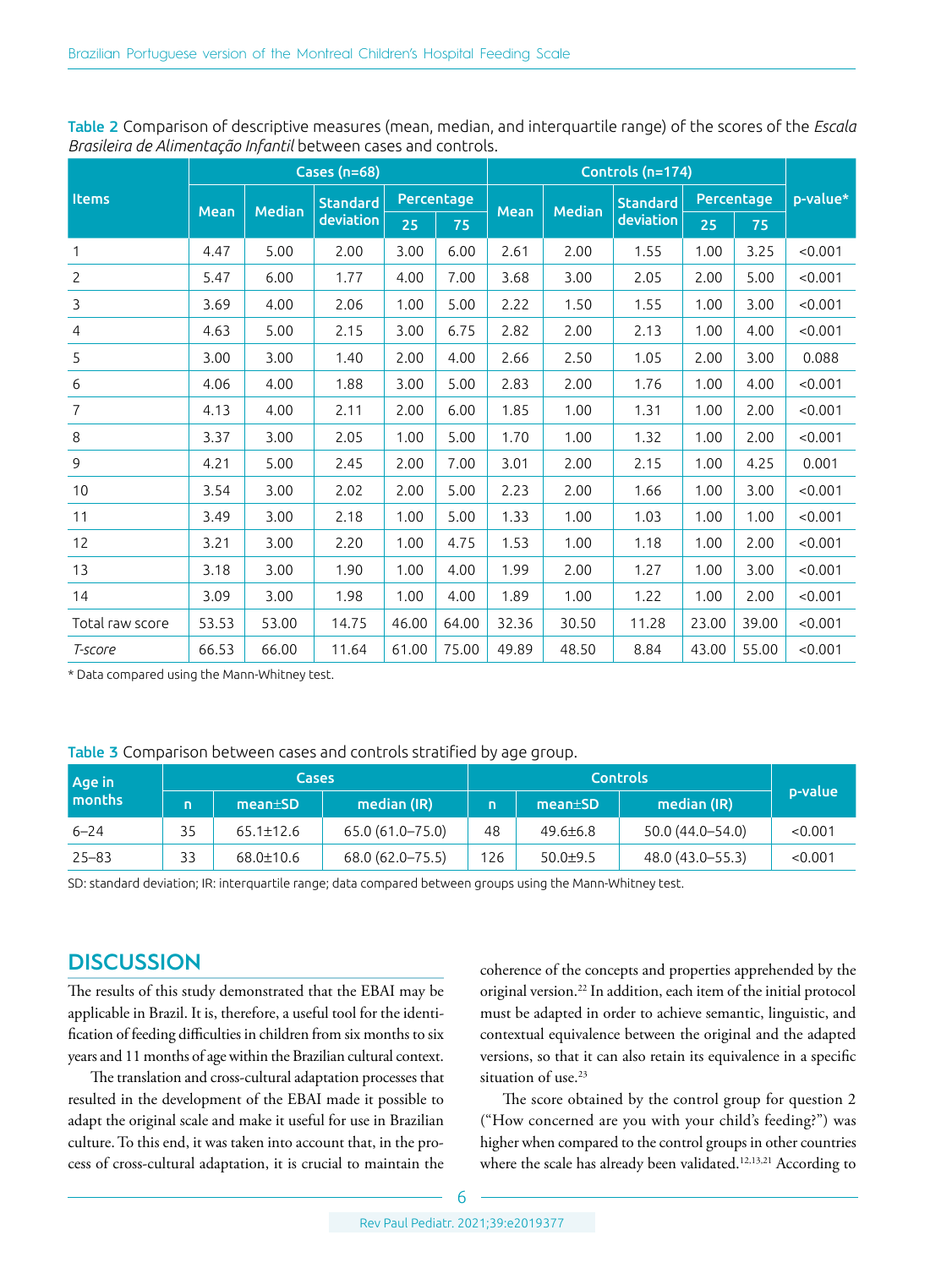

Figure 1 Receiver Operating Characteristics Curve of the raw score to discriminate cases and controls. Best sensitivity/specificity ratio was obtained with a cut-off point of 42.5, with a sensitivity of 82.4% and specificity of 83.9%.

previous studies,<sup>25,26</sup> it is known that the feeding practices of Brazilian mothers are loaded with symbolic values and heavily involved in cultural aspects. In this cultural relationship, when children do not eat or reject food, they are "disqualifying" their mother's competence to ensure adequate nutrition.25 In addition, Brazilian mothers reported concerns on the amount of food their children ingested; therefore, such mothers seemed to value good feeding rather based on the amount of food that children were able to ingest than on the energetic density that food provided.25 Brazilian mothers also believe that eating well equals eating a lot.<sup>26</sup> Thus, it is believed that the highest score found by the controls in question 2 suggests that the greatest concern may be a Brazilian cultural issue. However, this data did not affect the total score of the present study when compared to the original version.<sup>12</sup>

There was a statistically significant difference between the control group and the case group in relation to all questions, with the exception of question 5. This result demonstrates that the questions that make up the instrument are efficient in differentiating children with or without feeding difficulties. This difference in relation to the shorter observation of feeding time seems to be a cultural issue rather than a translation problem, since the total mean score found in this study is similar to the data already described in the literature.12-13,21 These results

highlight the universality of feeding parameters regardless of culture, whether in North America, Europe, Southeast Asia or, now, South America.

In the comparison by age group  $(≤24$  months and >24 months), the cases obtained a significantly higher mean than the controls. However, in the group of cases, older children had higher mean scores than younger ones, which suggests that there is no decrease in feeding difficulties with increasing age. This difference demonstrates a tendency to maintain feeding difficulties and has been previously described.<sup>8,13</sup> A possible explanation for this finding can be based on the likely increase in stress levels and other negative interactions between caregivers and children during meals.<sup>8,13</sup> Caregiver-child interactions are often mentioned as a contributing or sustaining factor for the persistence of feeding difficulties.<sup>8</sup>

Higher means in the group of cases from six months of age are in accordance with those described in other studies reporting the early onset of feeding difficulties.<sup>27,28</sup> According to these reports, the onset of such difficulties occurs before the first year of life in 50% of children,<sup>27</sup> and at 18 months of age or earlier in up to 75% of children.<sup>28</sup> The findings in the present study regarding the persistence of feeding difficulties with advancing age, associated with the onset of symptoms before 25 months of age, further reinforces the need for validation of a screening instrument that can be used for babies from six months of age in order to identify feeding difficulties before the establishment of avoidant behavioral patterns.3 To date, two instruments were published for that age group: the MCH-FS12 and the Pediatric Eating Assessment Tool (PediEAT),<sup>3,18,20</sup> both not adapted and cross-culturally validated for Brazilian Portuguese. The EBAI, the Brazilian version of the MCH-FS developed in the present study, has an internal consistency similar to the original version<sup>12</sup> and the Dutch and Thai versions,<sup>13,21</sup> demonstrating good sensitivity and specificity with the suggested cutoff point of 45. These findings are also in agreement with those of the original scale.12 The area under the ROC curve in the present study suggests good accuracy for the raw score between cases and controls, being quite close to the original scale.

With regard to the difference found in the demographic data of parents/caregivers, the ones in the control group were older and had higher levels of education than those in the subgroup "food difficulties with comorbidities", which shows a higher socio-cultural level in the control group. Such data may represent a limitation in the study, since parents/caregivers with greater access to information can interpret the questions differently. It should also be considered that there is no other validated Brazilian instrument to compare these findings.

The EBAI's proposal for cross-cultural adaptation and validation proved to be reliable, reaching initially set objectives.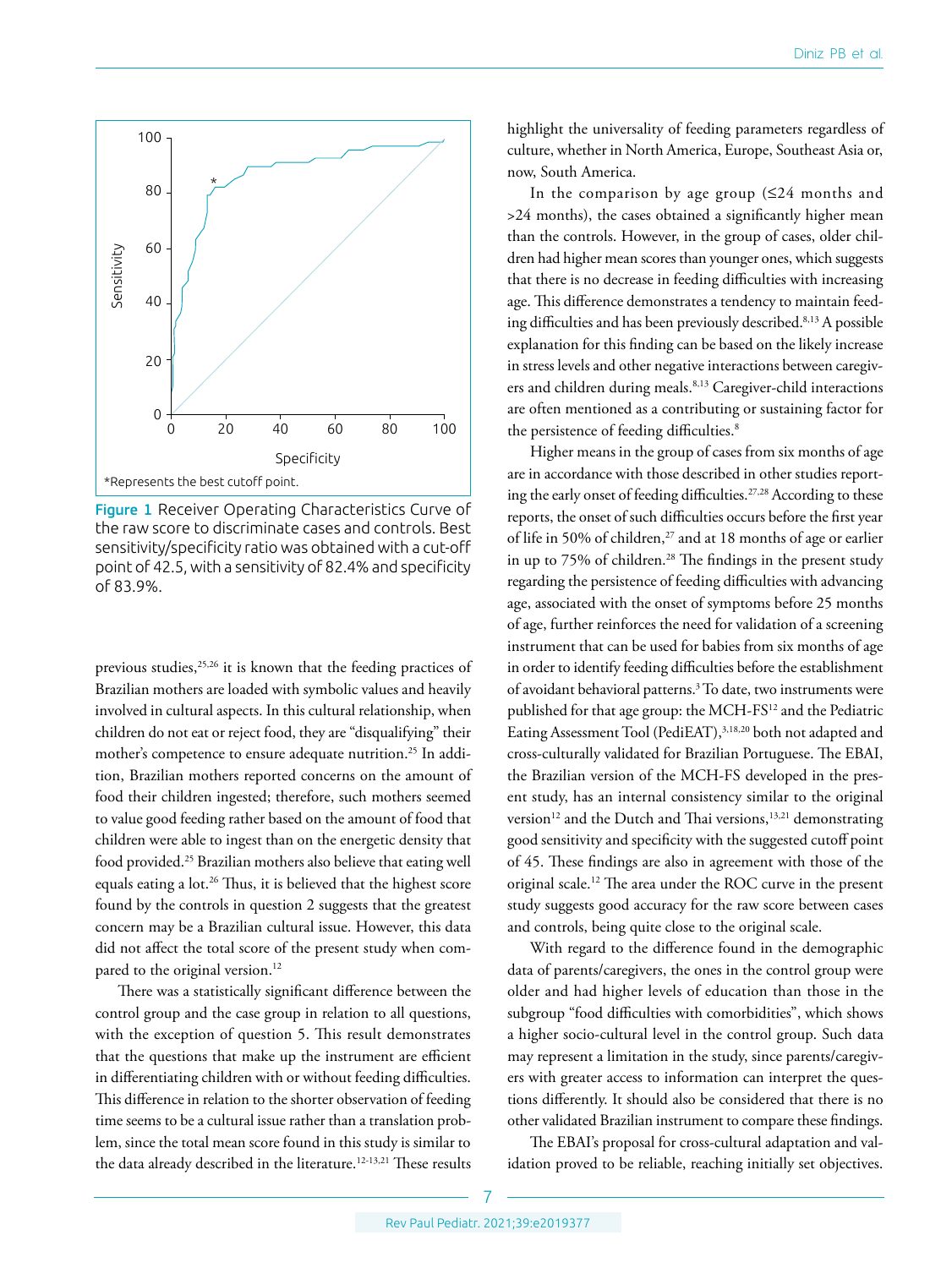Results showed that the questionnaire can be understood by the target audience, being able to achieve the objectives described in the original scale, and has appropriate psychometric measures for the identification of feeding disorders in Brazilian children from six months to six years and 11 months of age. Future use of the instrument in control and case groups with a similar sociodemographic profile may reduce the potential biases of the present study.

It is concluded that the availability of EBAI will allow health professionals to use a reliable and cost-free tool for the rapid detection of dietary problems, contributing to the early identification of these problems and the consequent faster referral to specialized treatment. Thus, it is expected to minimize the damage resulting from organic, social, financial, and emotional stress that feeding problems bring upon children and their families.

#### Funding

This study did not receive any funding.

### Conflict of interests

The authors declare there is no conflict of interests.

# **REFERENCES**

- 1. Fishbein M, Benton K, Struthers WP. Mealtime disruption and caregiver stress in referrals to an outpatient-feeding clinic. JPEN J Parenter Enteral Nutr. 2016;40:636-45. [https://](https://doi.org/10.1177/0148607114543832) [doi.org/10.1177/0148607114543832](https://doi.org/10.1177/0148607114543832)
- 2. Estrem HH, Thoyre SM, Knafl KA, Pados BF, van Riper M. It's a long-term process: description of daily family life when a child has a feeding disorder. J Pediatr Health Care. 2018;32:340-7. [https://doi.org/10.1016/j.](https://doi.org/10.1016/j.pedhc.2017.12.002) [pedhc.2017.12.002](https://doi.org/10.1016/j.pedhc.2017.12.002)
- 3. Thoyre SM, Pados BF, Park J, Estrem H, McComish C, Hodges EA. The pediatric eating assessment tool: factor structure and psychometric properties. J Pediatr Gastroenterol Nutr. 2018;66:299-305. [https://doi.org/10.1097/](https://doi.org/10.1097/mpg.0000000000001765) [mpg.0000000000001765](https://doi.org/10.1097/mpg.0000000000001765)
- 4. Ramos CC, Maximino P, Machado RH, Bozzini AB, Ribeiro LW, Fisberg M. Delayed development of feeding skills in children with feeding difficulties: cross-sectional study in a Brazilian reference center. Front Pediatr. 2017;5:229. <https://doi.org/10.3389/fped.2017.00229>
- 5. Dijk M, Lipke-Steenbeek W. Measuring feeding difficulties in toddlers with Down Syndrome. Appetite. 2018;126:61-5. <https://doi.org/10.1016/j.appet.2018.03.018>
- 6. Jung JS, Chang HJ, Kwon JY. Overall profile of a pediatric multidisciplinary feeding clinic. Ann Rehabil Med. 2016;40:692- 701. <https://doi.org/10.5535/arm.2016.40.4.692>
- 7. Sanchez K, Spittle AJ, Allinson L, Morgan A. Parent questionnaires measuring feeding disorders in preschool children: a systematic review. Dev Med Child Neurol. 2015;57:798-807.<https://doi.org/10.1111/dmcn.12748>
- 8. González ML, Stern K. Co-occurring behavioral difficulties in children with severe feeding problems: a descriptive study. Res Dev Disabil. 2016;58:45-54. [https://doi.org/10.1016/j.](https://doi.org/10.1016/j.ridd.2016.08.009) [ridd.2016.08.009](https://doi.org/10.1016/j.ridd.2016.08.009)
- 9. Yang HR. How to approach feeding difficulties in young children. Korean J Pediatr. 2017;60:379-84. [https://doi.](https://doi.org/10.3345/kjp.2017.60.12.379) [org/10.3345/kjp.2017.60.12.379](https://doi.org/10.3345/kjp.2017.60.12.379)
- 10. Berlin KS, Davies WH, Silverman AH, Woods DW, Fischer EA, Rudolph CD. Assessing children's mealtime problems with the mealtime behavior questionnaire.

Child Health Care. 2010;39:142-56. [https://doi.](https://doi.org/10.1080/02739611003679956) [org/10.1080/02739611003679956](https://doi.org/10.1080/02739611003679956)

- 11. Krom H, Winter JP, Kindermann A. Development, prevention, and treatment of feeding tube dependency. Eur J Pediatr. 2017;176:683-88.<https://doi.org/10.1007/s00431-017-2908-x>
- 12. Ramsay M, Martel C, Porporino M, Zygmuntowicz C. The Montreal Children's Hospital feeding scale: a brief bilingual screening tool for identifying feeding problems. Paediatr Child Health. 2011;16:147-51. [https://doi.org/10.1093/](https://doi.org/10.1093/pch/16.3.147) [pch/16.3.147](https://doi.org/10.1093/pch/16.3.147)
- 13. van Dijk M, Timmerman ME, Martel C, Ramsay M. Towards the development of the Dutch screening instrument for the detection of feeding problems in young children. Neth J Psychol. 2011;66:112-20.
- 14. Archer LA, Rosenbaum PL, Streiner DL. The children's eating behavior inventory: reliability and validity results. J Pediatr Psychol. 1991;16:629-42. [https://doi.org/10.1093/](https://doi.org/10.1093/jpepsy/16.5.629) [jpepsy/16.5.629](https://doi.org/10.1093/jpepsy/16.5.629)
- 15. Crist W, McDonnell P, Beck M, Gillespie CT, Barrett P, Mathews J. Behavior at mealtimes and the young child with cystic fibrosis. J Dev Behav Pediatr. 1994;15:157-61.
- 16. Crist W, Napier-Phillips A. Mealtime behaviors of young children: a comparison of normative and clinical data. J Dev Behav Pediatr. 2001;22:279-86. [https://doi.](https://doi.org/10.1097/00004703-200110000-00001) [org/10.1097/00004703-200110000-00001](https://doi.org/10.1097/00004703-200110000-00001)
- 17. Seiverling L, Hendy HM, Williams K. The screening tool of feeding problems applied to children (STEP-CHILD): psychometric characteristics and associations with child and parent variables. Res Dev Disabil. 2011;32:1122-9. [https://](https://doi.org/10.1016/j.ridd.2011.01.012) [doi.org/10.1016/j.ridd.2011.01.012](https://doi.org/10.1016/j.ridd.2011.01.012)
- 18. Thoyre SM, Pados BF, Park J, Estrem H, Hodges EA, McComish C, et al. Development and content validation of the pediatric eating assessment tool (Pedi-EAT). Am J Speech Lang Pathol. 2014;23:46-59. [https://doi.org/10.1044/1058-0360\(2013/12-](https://doi.org/10.1044/1058-0360(2013/12-0069) [0069](https://doi.org/10.1044/1058-0360(2013/12-0069))
- 19. Harris G, Booth IW. The nature and management of eating problems in pre-school children. In: Cooper PJ, Stein A, editors. Childhood feeding problems and adolescent eating disorders. London: Routledge; 2006. p.92-122.